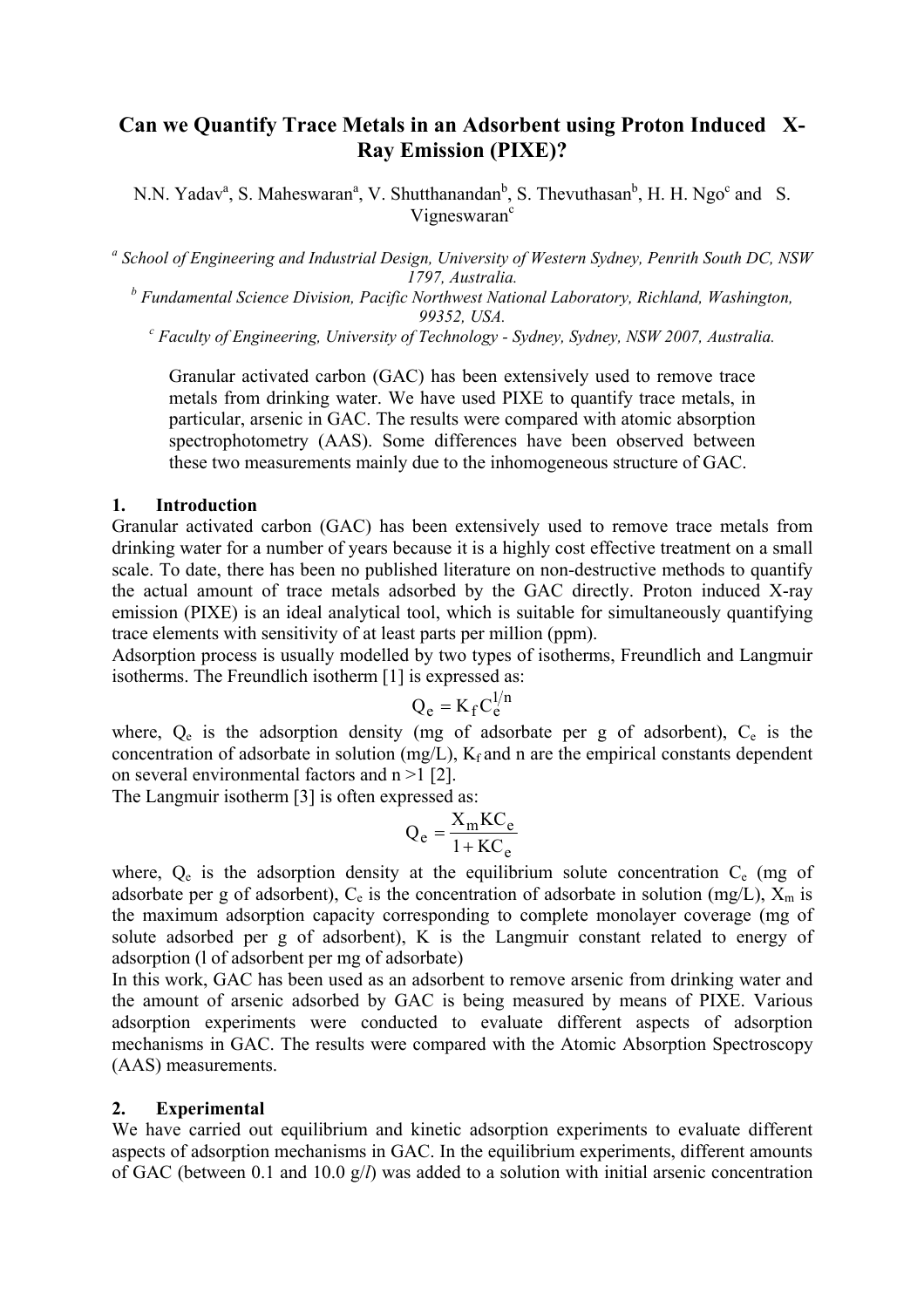of 4.9 mg/*l* and then mixed on a platform mixer for a period of 72 hours. In the kinetic experiments, 5g/*l* of GAC was added to a solution with initial arsenic concentration of 5.3 mg/*l* and then agitated for between 5 minutes to 9 hours. After these treatments, the GAC was isolated from the solution and As concentration in GAC was measured directly using PIXE. PIXE measurements on these samples were carried out at William R. Wiley Environmental Molecular Sciences Laboratory (EMSL) accelerator facility. The details of the accelerator facility and the end stations are described elsewhere [4]. The proton beam with energy of 2.5 MeV and 1.0 mm in diameter was used for our PIXE measurements. Theoretical simulations of PIXE experimental data were performed to determine elemental composition using the computer program GUPIX [5]. These results were compared to the AAS measurements.

#### **3. Results and Discussion**

Figure 1 shows the results of equilibrium experiments. The concentration of the remaining As in the treated solution was measured using AAS. The amount of arsenic adsorbed by GAC was calculated by subtracting from the amount of arsenic present in the initial solution. Differences between these two measurements are clearly visible.



Fig.1. PIXE and AAS measurements of arsenic concentration in GAC after the equilibrium experiments.

PIXE and AAS data have been analysed using both the isotherms and the results are shown in Figure 2. Table 1 below summarises the constants associated with the isotherms.



Fig. 2: Analysis of PIXE and AAS data using Langmuir and Freundlich isotherms.